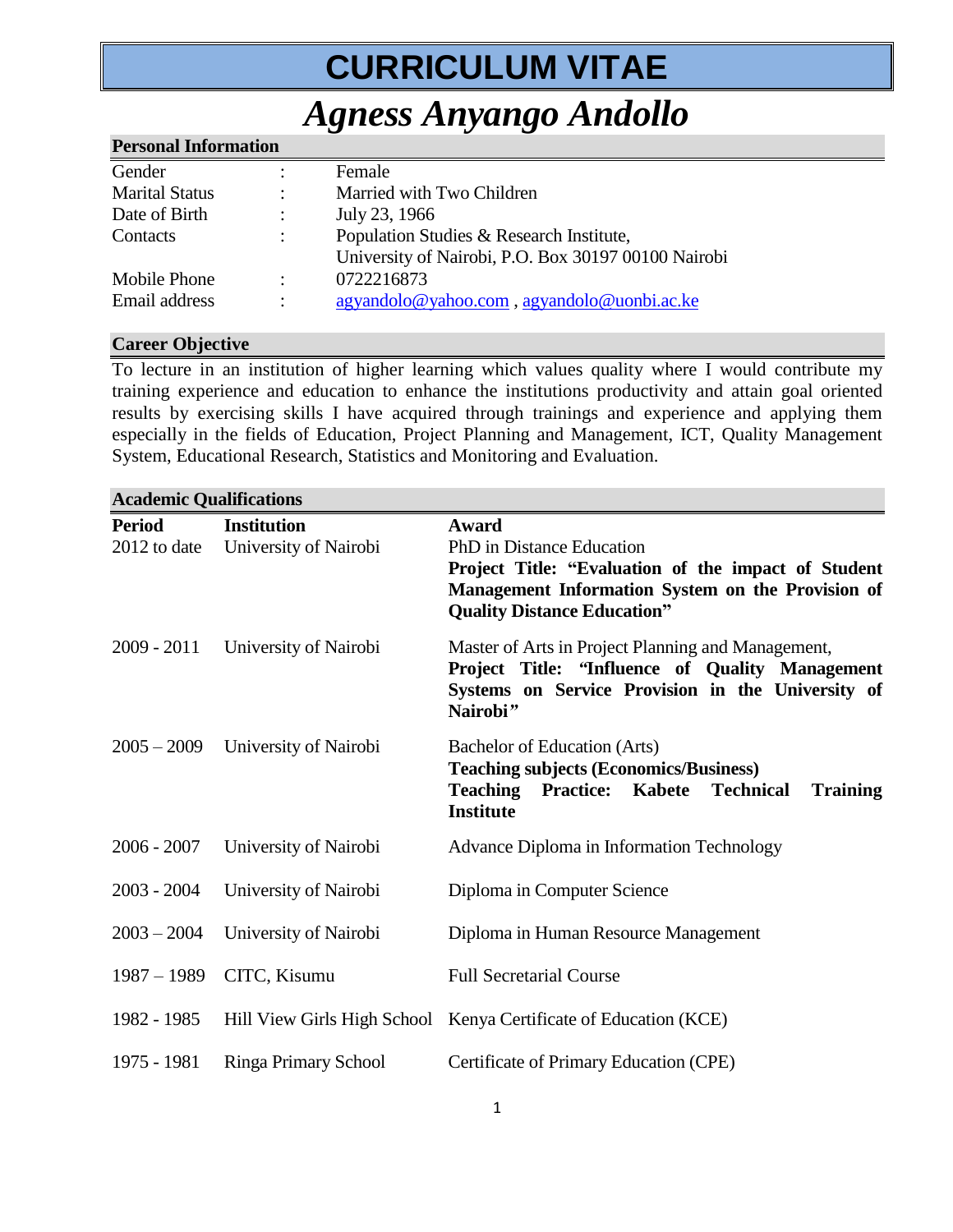| <b>Other Certificates &amp; Qualifications</b> |                                                                                                                                                |  |  |  |
|------------------------------------------------|------------------------------------------------------------------------------------------------------------------------------------------------|--|--|--|
| <b>July 2009</b>                               | Certificate of Participation: Training of Trainers of National Population Housing<br>Census organised by Kenya National Bureau of Statistics   |  |  |  |
| <b>July 2008</b>                               | Certificate of Participation: Training of Trainers on Civic Education held at<br>YMCA, Nairobi                                                 |  |  |  |
| August 2007                                    | A workshop on Monitoring and Evaluation on Population, Health and<br>Development                                                               |  |  |  |
| <b>July 2005</b>                               | A practical and theoretical instructions course on Human Resources. Training and<br>Development held at Methodist Guest House                  |  |  |  |
| February 2005                                  | A workshop Certificate: Developing Effective Monitoring, Evaluation and<br>Participatory Impact Assessment for Non-profit making Institutions. |  |  |  |
| October 2004:                                  | Special Package for Social Sciences (SPSS) at the Kenya Institute of<br>Administration.                                                        |  |  |  |
| October 1995:                                  | Certificate in IT, Introduction to Micro-computers: Institute of Advanced<br>Technology (IAT)                                                  |  |  |  |
| April 1994:                                    | A course on Research Methodology as Applied to Population Studies and Research<br>Institute, University of Nairobi                             |  |  |  |

#### **Teaching (Part Time)**

University of Nairobi, CEES: Postgraduate Diploma in Education: (**Research Methods & Business Methods**)

University of Nairobi, CEES: Bachelor of Education Arts: (**Education Communication and Technology (ECT)** 

University of Nairobi CEES: Diploma in Human Resource: **(Labour Economics**)

Kabete Technical: Diploma in Business Administration: (**Office Practice and Economics and Statistics**) University of Nairobi CEES: Certificate: Project Planning and Management: (**Monitoring & Evaluation**)

#### **Student Project Supervision**

University of Nairobi, CEES: Postgraduate Diploma in Education – Two (2) Students in progress and Graduating in September 2013

University of Nairobi CEES: Diploma– (Five (5) Graduated) - Five (5) Students in progress and Graduating in September 2013

Kabete Technical: Diploma in Business Administration: 15 Students has Graduated and Five (5) Students in progress

#### **Membership to Professional Organizations**

Member, University of Nairobi Alumni Association **No. 142** Member, Institute of Certified Project Planning and Management - (ICPPM) Member, Nyanza Education Women Initiative - (NEWI) Member, Population Association of Kenya - (PAK)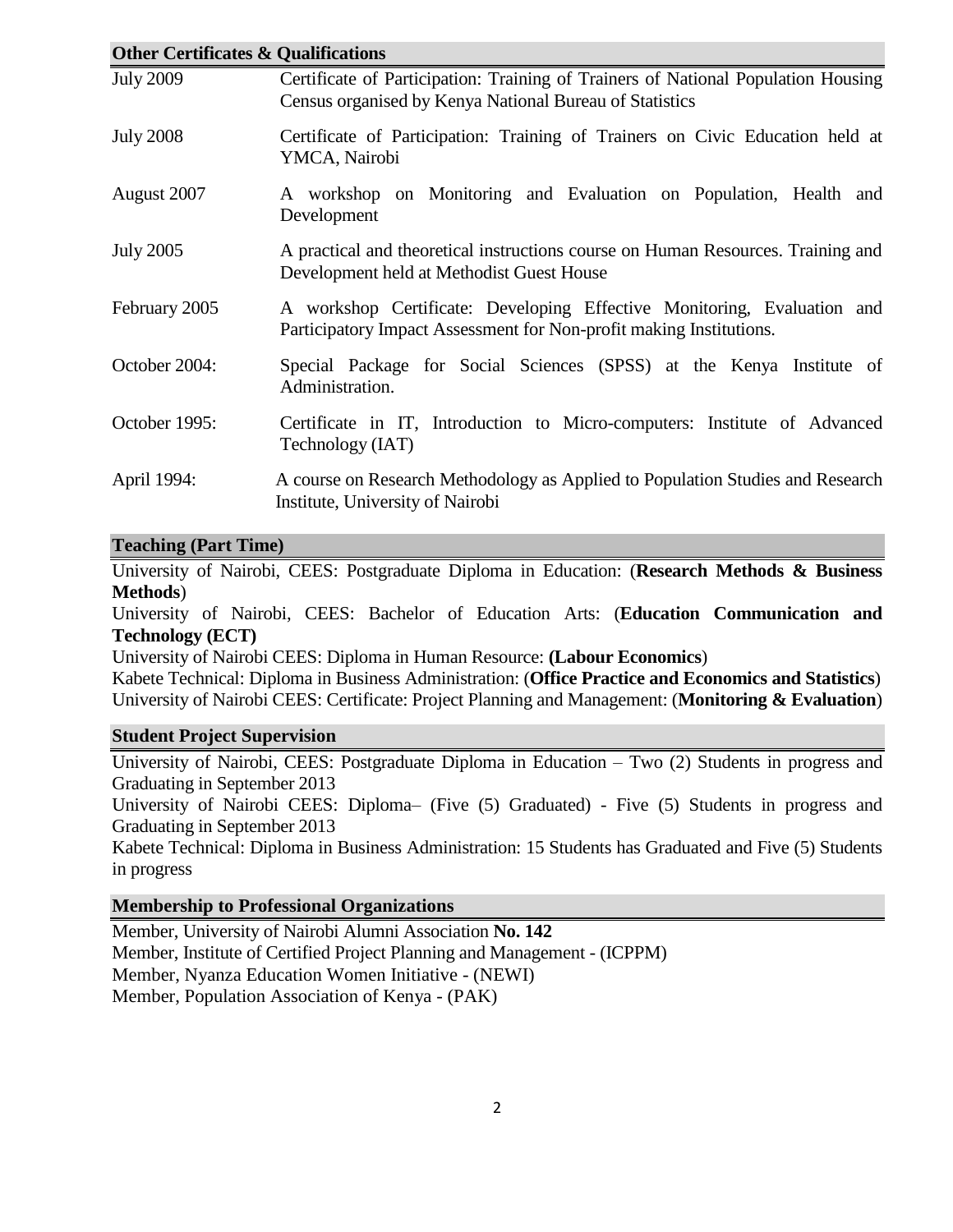#### **Computer Proficiency**

Microsoft office Suite, Page Maker, Publisher, CorelDraw, Data Management and Statistical Packages such Statistical Package for Social Sciences (SPSS), STATA, Epi Info, Epi Data, FoxPro and NURIP-Qualitative Analysis.

#### **Work Experience**

2012 – Present: Supervision of University of Nairobi, PGD in Education Projects (2)

- 2012 Present: Supervision of University of Nairobi, Diploma Projects (20)
- 2012 Present: Invigilation of University of Nairobi, Masters, Bachelor and Diploma Exams
- 1990 Present: Computer Technologist **Institution**: University of Nairobi

#### **Other Work Responsibilities**

- Nyanza Education Women Initiative (NEWI) : Mentoring and Guidance of Girl Child
- Trainer/Coordinator in North Eastern (Garissa) Population Census
- Trainer/Coordinator in Kisumu Civic Education,
- I trained on Project Management  $\bullet$

#### **Consultancy Services (Research) offered to**

- Community Initiative Support Services (CISS), Nairobi Head Office;
- Merlin International Kisumu Branch  $\bullet$
- International Livestock and Research Institute (ILRI)
- Population Council  $\bullet$
- Population Services International  $\bullet$
- Features Group
- Young Men Christian Association (YMCA)
- Kenya National Bureau of Statistics (KNBS)

#### **Core Competences and Skills**

- Excellent training and teaching skills.
- Modules design and facilitation of training sessions using participatory methods.  $\bullet$
- Education program planning, monitoring and evaluation.
- Curriculum development.
- ICT skills.
- Exemplary leadership skills; dynamic, interpersonal and personal integrity.
- Mentorship and coaching  $\bullet$
- Communication skills; both oral and written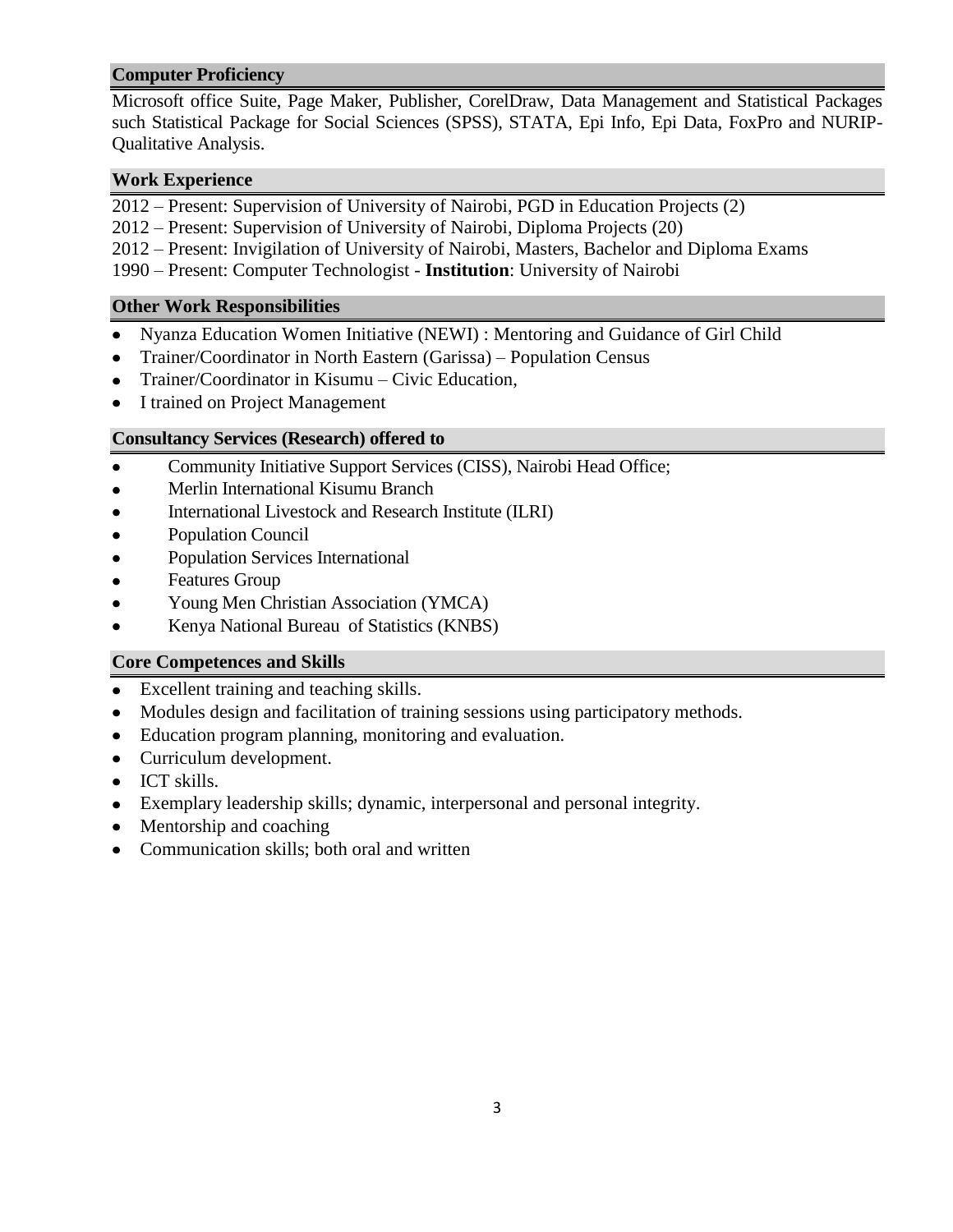#### **Journals and Conference Papers**

- **Andollo, A.A**., Ogonda, B.A., Rambo, C.M., (2013); Factors Influencing Implementation of Quality Management Practices in Organizations: A Case of Alltex (EPZ) Ltd, Kenya African Journal of Business and Management (AJBUMA) 2013 Conference**,** School of Business, University of Nairobi.
- **Andollo, A.A**., Rambo, C.M., Monari, F. (2012); Influence of Quality Management Systems on Service Provision in the University of Nairobi, Kenya [African Journal of Business and Management](http://www.aibuma.org/journal/hjournal.htm)  [\(AJBUMA\):](http://www.aibuma.org/journal/hjournal.htm) KICC
- **Andollo, A.A**., Monari, F., K'Obonyo, P.O. (2012); The Influence of Time Management Tendencies on the Relationship Between Employee Empowerment and Organizational Performance: A Study of the University of Nairobi Employees [African Journal of Business and Management \(AJBUMA\):](http://www.aibuma.org/journal/hjournal.htm) KICC

#### **Participation in Conferences & Seminars**

| Oct. 2012        | Conference Coordinator/Organizer, 4 <sup>th</sup> Population Association of Kenya Conference,                                                                                                               |
|------------------|-------------------------------------------------------------------------------------------------------------------------------------------------------------------------------------------------------------|
|                  | Nairobi Safari Club, (Lillian Towers)                                                                                                                                                                       |
| <b>July 2012</b> | Participant: African Journal of Business Management (AJBUMA) Conference, KICC,<br>Nairobi.                                                                                                                  |
| May 1998         | Rapporteur: UAPs/PSRI Dissemination Workshop for Small Grants Research Projects<br>Held at Nairobi Hilton Hotel.                                                                                            |
| March 1997       | Rapporteur: First International CBHC Conference, held at Safari Park organized by<br>Community Initiative Support Services – CISS International Nairobi, Kenya Sponsored by<br>Pfizer Laboratories Limited. |
| Sep. 1996        | Rapporteur: Regional Seminar on Population and Development in Africa held at PanAfric<br>Hotel, Nairobi.                                                                                                    |
| Dec. 1996        | Rapporteur: Dissemination Workshop on Nairobi Childhood Mortality, held at Silver<br>Springs, Nairobi                                                                                                       |
| June 1995        | Rapporteur: Seminar on the Economic and Policy Determinants and Fertility in Sub-<br>Saharan African, held at Nairobi Safari Club, Nairobi.                                                                 |

#### **Projects Participation**

- "Population Laboratory (Surveillance) in Rusinga" Islands carried out by Population Studies and Research Institute (PSRI), University of Nairobi from 2001 to date under the coordination of Dr. Kimani Murungaru. The work involved preparing reports from the draft to the final printout.
- Baseline KAP Survey on Reproductive Health and Family Planning in North East and North West Regions of Somalia, under the co-ordination of Dr. Otieno Agwanda in 1999. The work involved preparing reports from the draft to the final printout.